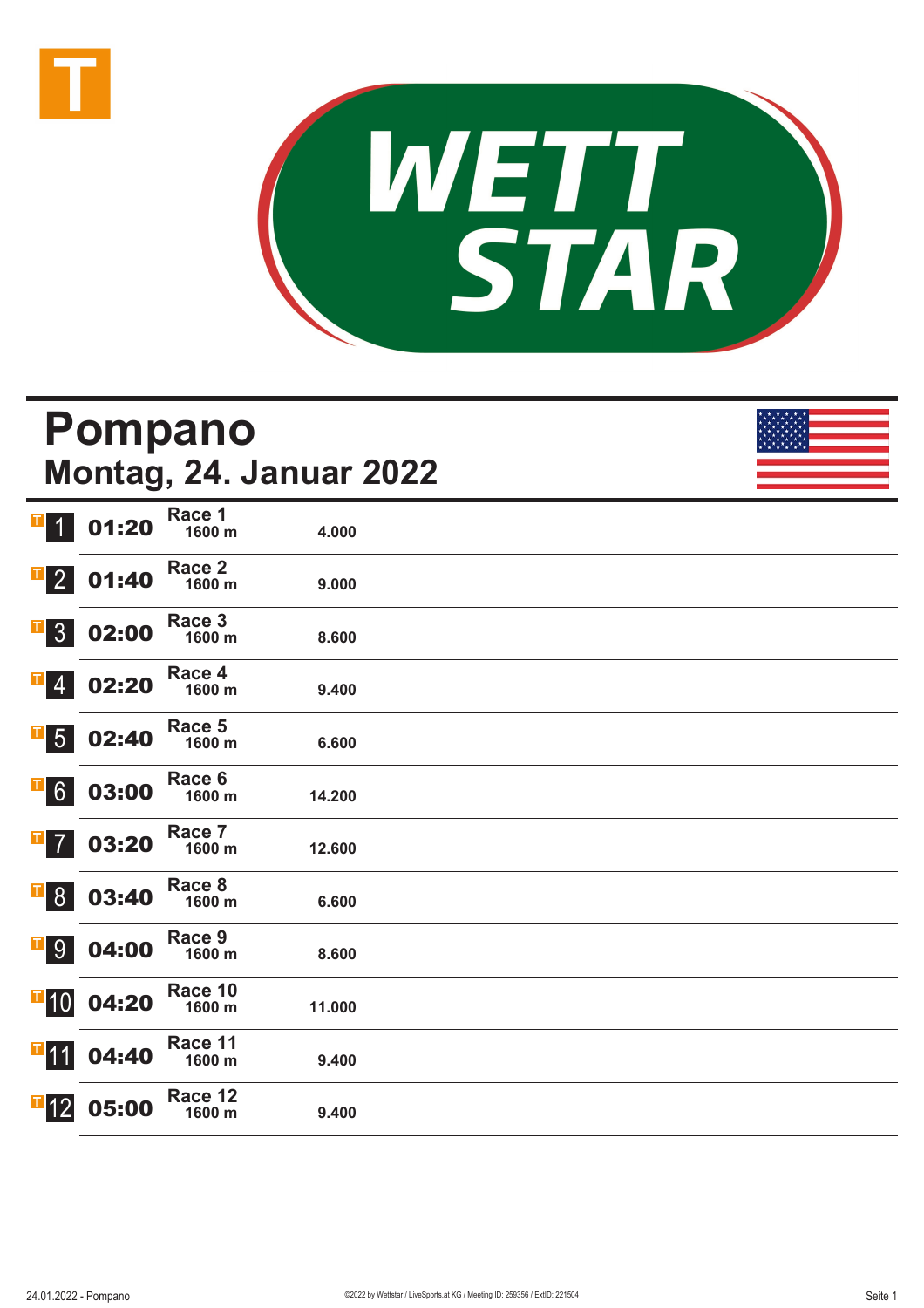|    | Chav Hanover       | 10 | Gemologist              |                | Lyons Johnny           |                               | Saulsbrook Deputy         | 12              |
|----|--------------------|----|-------------------------|----------------|------------------------|-------------------------------|---------------------------|-----------------|
|    | Creighton Hanover  |    | Glide In The Wind       |                | <b>Machin Marley</b>   |                               | Simply Volo               |                 |
|    | Crooked Creek      |    | Groovey Kid             |                | Major Houlihan         |                               | Sooo Handsome             |                 |
|    | Crossfit Mouse     | 10 | <b>Gypsy Merlot</b>     |                | <b>Makers Mass</b>     |                               | <b>Star Track Hanover</b> |                 |
|    | Darlin Dallecktrah |    | Hallsglensmavis         |                | Max                    |                               | <b>Stay Beautiful</b>     |                 |
|    | Don't Sass Me      |    | Hot Art                 | 12             |                        |                               | Steel Reserve             |                 |
|    | Doyoukissfirstdate |    | <b>Hypnotic Racer</b>   |                | Mr Houdini             |                               | Steel Schooner            |                 |
|    | Eastender          |    | Ifnotmewho              |                | <b>Muscles Aplenty</b> |                               | Steve Said                |                 |
|    | Easter Lilly       |    | In Secret               |                | Muskingum              | 10                            | Story Book                |                 |
| 11 | Eataams Trauma     |    | <b>Island Beach Boy</b> | 12             |                        | 12                            | Svf Cash Deposit          |                 |
| 12 | Empire Earl N      |    | Joev Pro                |                | Oberto                 |                               | <b>Tech Titan</b>         |                 |
|    | Enzio              |    | Keegan Ho               |                | Odds On Pick Six       | 12                            | The Lionking As           |                 |
|    | For A Dreamer      | 10 | Keystone Apache         |                | Panocchio              |                               | Thundercrest              |                 |
|    | Forbidden Song     |    |                         |                | Party Boy Hanover      |                               | Timon As                  |                 |
| 10 | Four Wheelin       |    | Khun Ratha A            |                | Prairie Cougar         | 8                             | Toy's For You             |                 |
|    | Fox Valley Tinka   |    | King Corona             |                | Primo Padre            | 10 <sup>°</sup>               | Trashytonquetalker        |                 |
|    | Freak On A Leash   |    | Little Big Rigs         |                | Rock N Roll Rosie      |                               | <b>Trix And Stones</b>    | 10 <sup>°</sup> |
|    | Freaky Flyer       |    | Loval Fox Hanover       |                | Rockntouch             |                               | Uva Hanover               |                 |
|    |                    |    |                         | Keystone Blade |                        | Mighty Surf<br>Normandy Beach |                           |                 |

## **WANN STARTET IHR JOCKEY / FAHRER...**

| Andy Santeramo<br><b>Brian Calvert</b><br>David Ingraham<br>Donald Dupont<br>Jacob Fox | 7,8,9,11<br>3.4                 | <b>Andy Shetler</b><br>Bryce Fenn<br>David Miller<br>Fern Paquet Jr<br>Jamie Marra       | 1,5,11<br>1,3,4,5,6,7,8,9,10,11<br>7.10               | Braxten Boyd<br>Corey Braden<br>Dein Spriggs<br>Jack Killeen<br>Jim Meittinis                     | 3,4,6,7,8,11,12<br>10.12 |  |
|----------------------------------------------------------------------------------------|---------------------------------|------------------------------------------------------------------------------------------|-------------------------------------------------------|---------------------------------------------------------------------------------------------------|--------------------------|--|
| John Macdonald<br>Joseph Sanzeri<br>Ken Holliday<br>Peter Wrenn<br>Stephen Oldford     | 5,8,10<br>10.12<br>4.6.10.11.12 | Joseph Chindano Jr<br>Justin Huckabone<br>Kevin Wallis<br>Rick Plano<br>Thomas Santeramo | 4.5.9.10.11<br>1.8.12<br>3,4,5,7,9,12<br>5.6.7.8.9.12 | Joseph Pennacchio<br>Kelly Walker<br>Mario Dessureault<br>Ricky Macomber Jr<br><b>Tony Dinges</b> |                          |  |
| Tvler Jones                                                                            | .4.12                           | Wally Hennessey                                                                          | 1,3,4,6,7,9,10,11,12                                  | Winter Asher-Stalbaum                                                                             | 3,9                      |  |

## **WANN STARTET IHR TRAINER...**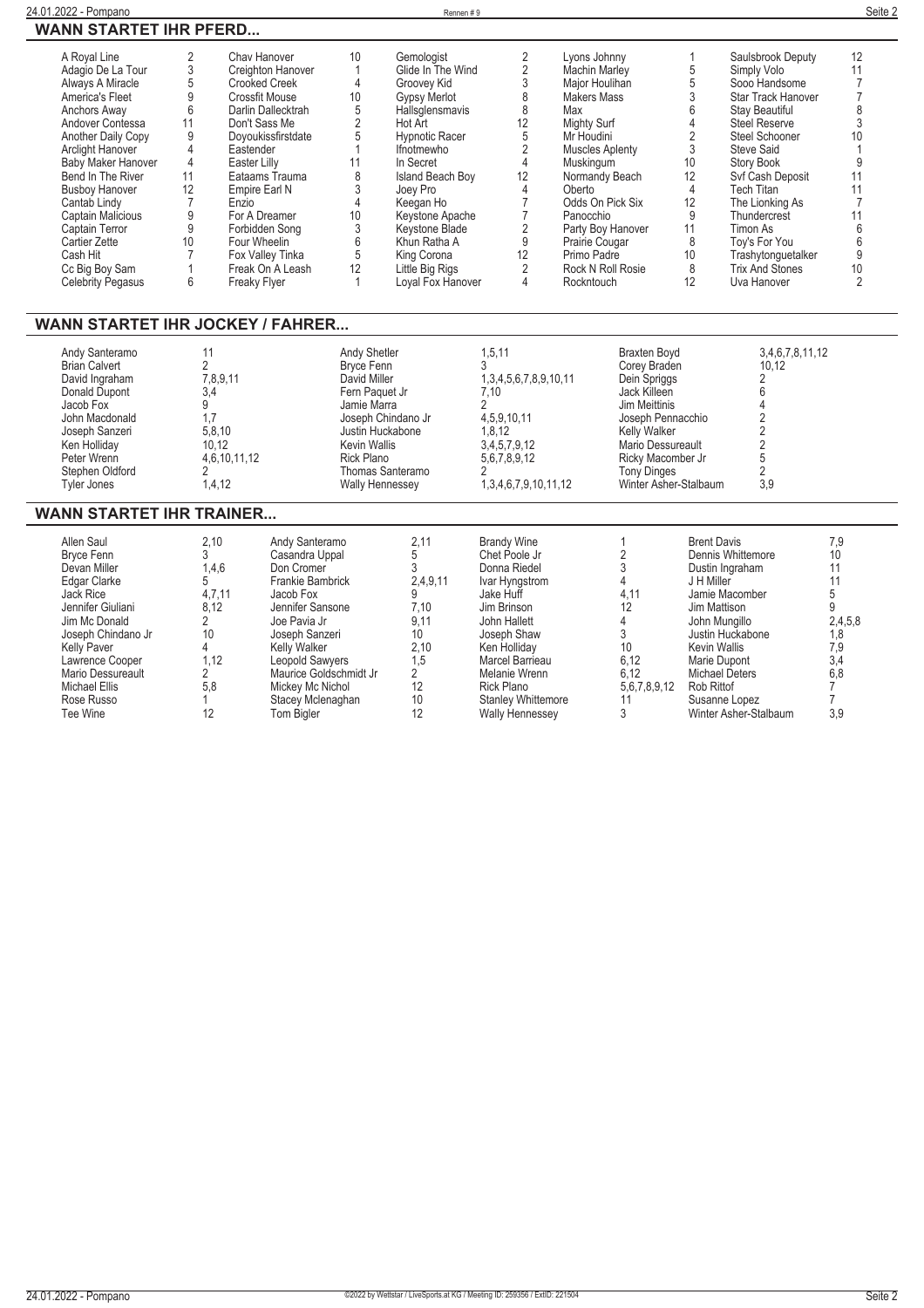#### **1600 m 4.000 Race 1**

**Rennpreis: 4.000**

**CLAIMING HANDICAP \$4,000 - \$6,000 HENNESSEY PICKED 4|OVER 6** 

**1600**

**01:20**

**1**

11j. rotbraun W (Cheyenne Rei - Eastside Bec Trainer: Lawrence Cooper Besitzer: Derrick D Cooper,Terry,Ms

| ML: 8,0     | <b>Tyler Jones</b>                                                |                    |                         |      |                      |                                               |
|-------------|-------------------------------------------------------------------|--------------------|-------------------------|------|----------------------|-----------------------------------------------|
|             |                                                                   |                    |                         |      |                      |                                               |
| $\mathbf 2$ | Cc Big Boy Sam<br>12j. grau W (Nobleland Sam - Cc Biggirl Bretta  | 02.10 Hop          | 4                       | 1600 | 4.0 Bates Brandon L  | Fearlesschip, Rivervalleypearl, Limashowoff   |
|             | Trainer: Leopold Sawyers                                          | 19.09 Dela         | 5                       | 1600 | 54.7 Pierce Ronald D | Thatfriskefeelin, Outdoorfever, Feelinlikawin |
| 81.6        | Besitzer: Leopold E Sawyers, Wellingto                            | 14.09 Scd          | $\overline{2}$          | 1600 | 1.1 Wrenn Ronnie H   | Foreverkissed, Ccbigboysam, Mylastchance      |
|             |                                                                   | 10.09 Mtplr        | 2                       | 1600 | 2 Batesony Gregory   | Foreverkissed, Ccbiqboysam, Herecomess        |
| ML: 10,0    | <b>Andy Shetler</b>                                               | 03.09 Wseon        |                         | 1600 | .8 Batesony Gregory  | Ccbiqboysam, Foreverkissed, Herecomess        |
|             | Lyons Johnny<br>14j. rotbraun W (Mach Three - Renee's Queen       |                    |                         |      |                      |                                               |
| 3           |                                                                   | 07.12 Pompano Park | 3                       | 1600 | 1,7 Hennessey Wally  | Thebestofjoel, Northerncompanion, Lyonsjo     |
|             | Trainer: Brandy Wine                                              | 30.11 Pompano Park | $\overline{\mathbf{2}}$ | 1600 | 2.8 Hennessey Wally  | Cruizinkc, Lyonsjohnny, Redhotyankee          |
| 77.1        | Besitzer: Brandy L Wine, Vernon, Ny                               | 16.11 Pompano Park | 2                       | 1600 | 1.0 Hennessey Wally  | Redhotyankee, Lyonsjohnny, Nomonkeysall       |
|             |                                                                   | 09.11 Pompano Park | 1                       | 1600 | 1.1 Hennessey Wally  | Lyonsjohnny, Nomonkeysallowed, Neptune        |
| ML: 55,0    | <b>John Macdonald</b>                                             | 02.11 Pompano Park | $\overline{2}$          | 1600 | 9.0 Hennessey Wally  | Panocchio, Lyonsjohnny, Specialstrides        |
|             | <b>Freaky Flyer</b>                                               |                    |                         |      |                      |                                               |
|             | 14j. rotbraun W (Dontgetinmyway - The Nanny                       | 07.12 Btva         |                         | 1600 | 7,0 Mcdonough Shawn  | Freakyflyer, Idealmichael, Upfrontoutthedoo   |
|             | Trainer: Rose Russo                                               | 30.11 Btva         |                         | 1600 | 5.6 Micallef Michael | Freakyflyer, Spacehill, Sturgeonseelster      |
| 65.8        | Besitzer: Rose Russo, Batavia, Ny                                 | 22.11 Btva         | 3                       | 1600 | 2.1 Mcdonough Shawn  | Aircurrent, Majesticduke, Freakyflyer         |
|             |                                                                   | 09.11 Hop          | 4                       | 1600 | 37.3 Leonard Ross    | Yosemitecamn, Sdflightplan, Foxvalleygriffin  |
| ML: 3,0     | <b>Wally Hennessey</b>                                            | 06.11 Hop          | 10                      | 1600 | 26,4 Leonard Ross    | Colediddy, Dontgetbyme, Jademountain          |
|             | <b>Creighton Hanover</b>                                          |                    |                         |      |                      |                                               |
| 5           | 13j. rotbraun W (Camluck - Cinergy Hanover)                       | 24.11 Truro        |                         | 1600 | 3,9 Langille Paul    | Creightonhanover, Schooner, Barefootconte     |
|             | <b>Trainer: Devan Miller</b>                                      | 17.11 Truro        |                         | 1600 | 27.1 Graves Hilliard | Junebugsbaby, Dirttrackmomma, Sfrazamat       |
| 68.9        | Besitzer: Devan S Miller, Sabina, Oh                              | 10.11 Truro        |                         | 1600 | .7 Crowe Darren      | Creightonhanover, Putnamsforce, Stladsdag     |
|             |                                                                   | 03.11 Truro        |                         | 1600 | 4.4 Campbell Marc    | Creightonhanover, Artispecial, Putnamsforc    |
| ML: 4,0     | <b>David Miller</b>                                               | 27.10 Truro        | 4                       | 1600 | 8.0 Graves Hilliard  | Jacobsjackpot, Putnamsstorm, Lexilowguy       |
|             | <b>Steve Said</b>                                                 |                    |                         |      |                      |                                               |
| 6           | 10j. rotbraun W (Well Said - Dreamlands Latte                     |                    |                         |      |                      |                                               |
|             | Trainer: Justin Huckabone<br>Besitzer: Dominick J Rosato, Pompano |                    |                         |      |                      |                                               |
| 72.6        |                                                                   |                    |                         |      |                      |                                               |
| ML: 35.0    | <b>Justin Huckabone</b>                                           |                    |                         |      |                      |                                               |

**Ergebnis: Quoten:**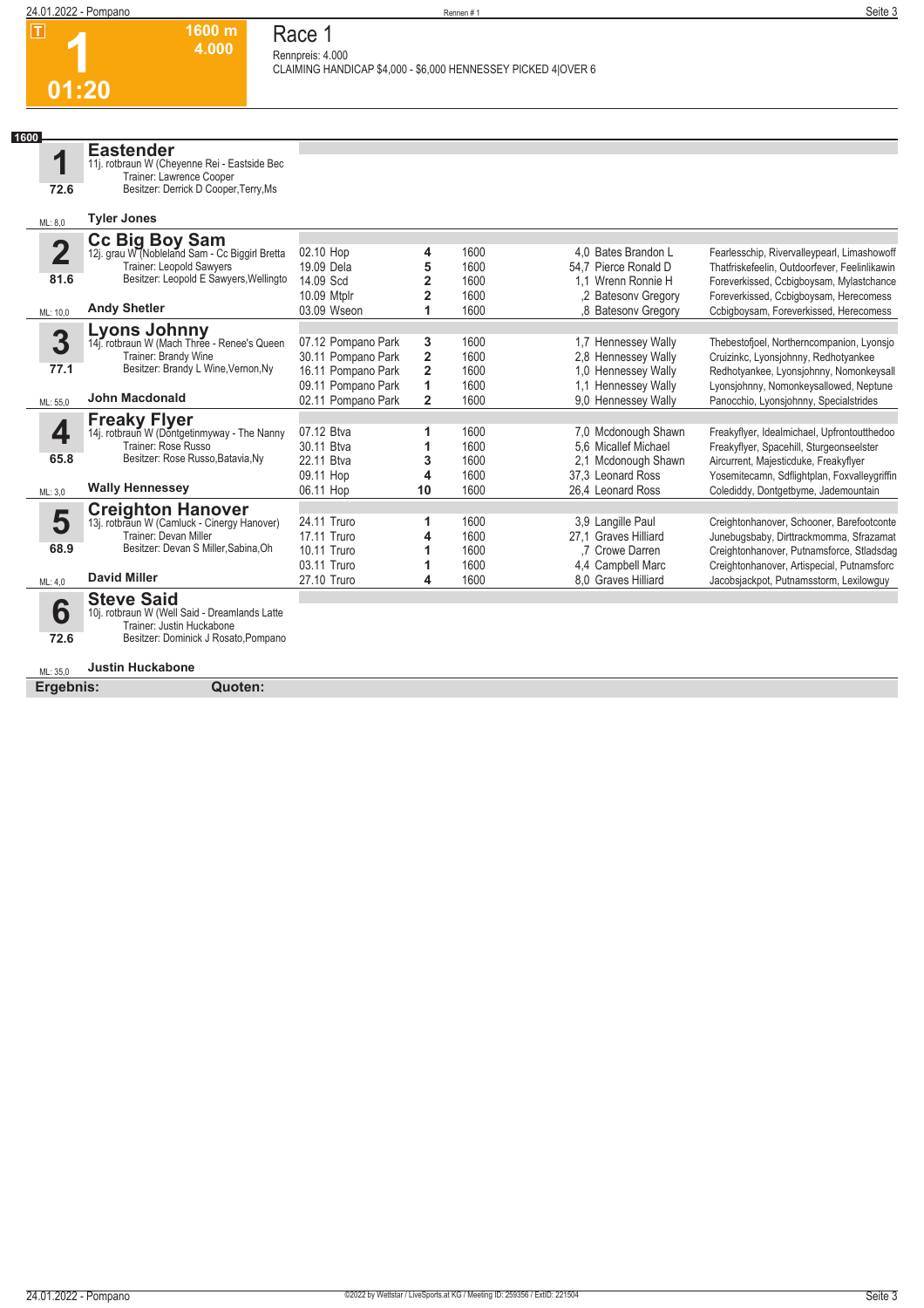**2**

**1600 m 9.000**  **Race 2**

**Rennpreis: 9.000 FLORIDA AMATEUR DRIVING CLUB NON WINNERS \$6,500 LAST 5|STARTS AE: OPTIONAL CLAIMING \$17,000 AE: NON WINNERS|9PM RACES LIFETIME AE: HIGHER MONEY EARNERS CAN ENTER FOR OUTSIDE POST** 

| 1600                            |                                                                                                                                                       |                        |                        |                                    |                                                                                    |
|---------------------------------|-------------------------------------------------------------------------------------------------------------------------------------------------------|------------------------|------------------------|------------------------------------|------------------------------------------------------------------------------------|
|                                 | <b>Little Big Rigs</b><br>8j. grau W (Big Rigs - Calchips Choice)<br>Trainer: Chet Poole Jr                                                           |                        |                        |                                    |                                                                                    |
| 86.2                            | Besitzer: Johanna Calvert, Pompano Be                                                                                                                 |                        |                        |                                    |                                                                                    |
| ML: 8,0                         | <b>Brian Calvert</b>                                                                                                                                  |                        |                        |                                    |                                                                                    |
| $\overline{\mathbf{2}}$<br>90.7 | <b>Glide In The Wind</b><br>7j. rotbraun W (Yankee Glide - Lady In The Wi<br>Trainer: Frankie Bambrick<br>Besitzer: Lee A Clarke, Buxton, Me          |                        |                        |                                    |                                                                                    |
| ML: 8,0                         | <b>Tony Dinges</b>                                                                                                                                    |                        |                        |                                    |                                                                                    |
|                                 | Gemologist                                                                                                                                            |                        |                        |                                    |                                                                                    |
| 3<br>79.4                       | 7j. grau W (Cantab Hall - Formula Bluestone)<br>Trainer: Andy Santeramo<br>Besitzer: Andrew Santeramo, Pompano                                        |                        |                        |                                    |                                                                                    |
| ML: 5,0                         | <b>Thomas Santeramo</b>                                                                                                                               |                        |                        |                                    |                                                                                    |
|                                 | <b>Uva Hanover</b>                                                                                                                                    |                        |                        |                                    |                                                                                    |
| 4                               | 11j. rotbraun W (Cantab Hall - Up Front Laura)<br>Trainer: Allen Saul                                                                                 | 05.09 Vd<br>05.09 Vd   | unpl 1600<br>unpl 1600 |                                    | Exodushanover, Donyandreas, Opulentyank<br>Exodushanover, Donyandreas, Opulentyank |
| 83.9                            | Besitzer: Dein P Spriggs, Jupiter, FI                                                                                                                 | 22.08 Phl<br>14.08 Pcd | 1600<br>1<br>1600<br>7 | 8 Miller David<br>5,5 Miller David | Uvahanover, Explosivedevie, Uriel                                                  |
| ML: 35,0                        | <b>Dein Spriggs</b>                                                                                                                                   | 31.07 The Meadows      | 1600<br>1              | .2 Miller David                    | Fatherpatrick, Sjsencore, Shiftintoglide<br>Uvahanover, Dondorado, Paparazzi       |
| 5<br>77.1                       | <b>Ifnotmewho</b><br>4j. schwarz S (Credit Winner - Pana Colada)<br>Trainer: Mario Dessureault<br>Besitzer: Mario G Dessureault, Pompan               |                        |                        |                                    |                                                                                    |
| ML: 13,0                        | <b>Mario Dessureault</b>                                                                                                                              |                        |                        |                                    |                                                                                    |
| 6<br>81.6                       | <b>A Royal Line</b><br>6j. kastanie W (Royalty For Life - Direct Dial)<br>Trainer: Maurice Goldschmidt Jr<br>Besitzer: Oldford Racing Llc, Port Huron |                        |                        |                                    |                                                                                    |
| ML: 13,0                        | <b>Stephen Oldford</b>                                                                                                                                |                        |                        |                                    |                                                                                    |
| 86.2                            | <b>Mr Houdini</b><br>8j. rotbraun W (Kadabra - Matriarch)<br>Trainer: John Mungillo<br>Besitzer: Jamie Marra Racing Llc, Delra                        |                        |                        |                                    |                                                                                    |
|                                 | <b>Jamie Marra</b>                                                                                                                                    |                        |                        |                                    |                                                                                    |
| ML: 4,0                         | <b>Don't Sass Me</b>                                                                                                                                  |                        |                        |                                    |                                                                                    |
| 8                               | 6j. rotbraun H (Encore Encore - Sass N Pout)<br>Trainer: Kelly Walker                                                                                 |                        |                        |                                    |                                                                                    |
| 79.4                            | Besitzer: Kelly Walker Stable Llc, Davis                                                                                                              |                        |                        |                                    |                                                                                    |
| ML: 16,0                        | <b>Kelly Walker</b>                                                                                                                                   |                        |                        |                                    |                                                                                    |
| 9<br>79.4                       | <b>Keystone Blade</b><br>9j. rotbraun W (Yankee Glide - Keystone Britta<br>Trainer: Jim Mc Donald<br>Besitzer: Joe P Racing Llc, Delray Beac          |                        |                        |                                    |                                                                                    |
| ML: 10,0                        | Joseph Pennacchio                                                                                                                                     |                        |                        |                                    |                                                                                    |
| Ergebnis:                       | Quoten:                                                                                                                                               |                        |                        |                                    |                                                                                    |
|                                 |                                                                                                                                                       |                        |                        |                                    |                                                                                    |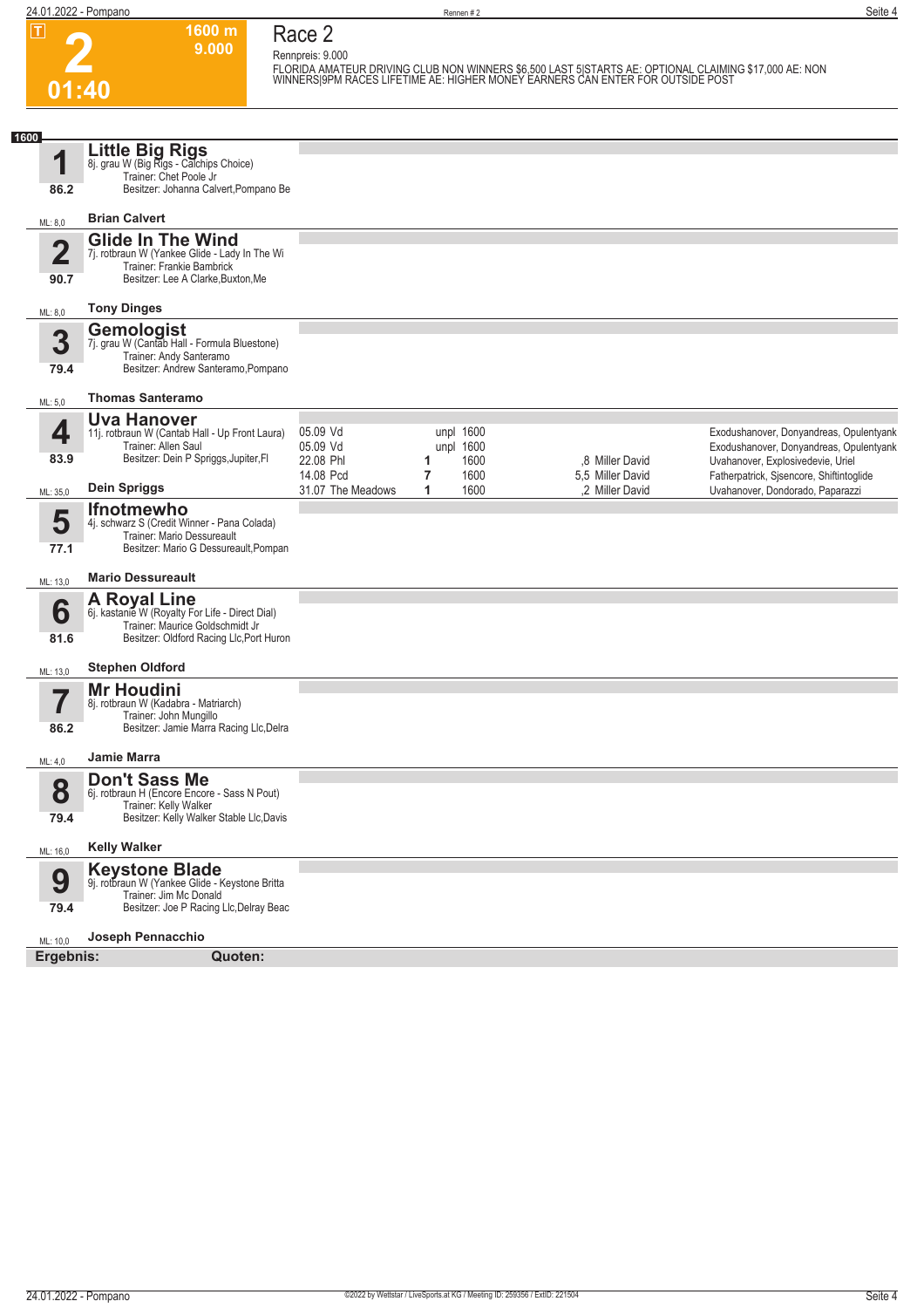**1600 m 8.600** 

# **Race 3**

**Rennpreis: 8.600**

**NON WINNERS \$5,300 LAST 5 STARTS AE: NON WINNERS 7PM|RACES LIFETIME AE: OPTIONAL CLAIMING \$15,000** 

| 1600           |                                                                                                       |                                               |                     |                      |                                                       |                                                                                                                              |
|----------------|-------------------------------------------------------------------------------------------------------|-----------------------------------------------|---------------------|----------------------|-------------------------------------------------------|------------------------------------------------------------------------------------------------------------------------------|
| 1              | <b>Adagio De La Tour</b><br>12j. rotbraun W (Lilium Madrik - Queen Of Celt<br>Trainer: Bryce Fenn     |                                               |                     |                      |                                                       |                                                                                                                              |
| 63.5           | Besitzer: Bryce E Fenn, Pompano Beac                                                                  |                                               |                     |                      |                                                       |                                                                                                                              |
| ML: 45,0       | <b>Bryce Fenn</b>                                                                                     |                                               |                     |                      |                                                       |                                                                                                                              |
| $\overline{2}$ | <b>Empire Earl N</b><br>14j. rotbraun W (Earl - Santa Nita)<br>Trainer: Winter Asher-Stalbaum         |                                               |                     |                      |                                                       |                                                                                                                              |
| 77.1           | Besitzer: Winter S Asher-Stalbaum, Les                                                                |                                               |                     |                      |                                                       |                                                                                                                              |
| ML: 16,0       | <b>Winter Asher-Stalbaum</b>                                                                          |                                               |                     |                      |                                                       |                                                                                                                              |
| 3              | <b>Forbidden Song</b><br>7j. rotbraun W (Forbidden - Rebas Song)                                      |                                               |                     |                      |                                                       |                                                                                                                              |
| 68.0           | Trainer: Donna Riedel<br>Besitzer: Johanna Calvert, Pompano Be                                        |                                               |                     |                      |                                                       |                                                                                                                              |
| ML: 8,0        | <b>Braxten Boyd</b>                                                                                   |                                               |                     |                      |                                                       |                                                                                                                              |
| 4              | <b>Muscles Aplenty</b><br>5j. rotbraun S (Angus Hall - Showmeyourmusc<br>Trainer: Joseph Shaw         |                                               |                     |                      |                                                       |                                                                                                                              |
| 65.8           | Besitzer: Patricia L Gibb, London, On, C                                                              |                                               |                     |                      |                                                       |                                                                                                                              |
| ML: 35,0       | Kevin Wallis                                                                                          |                                               |                     |                      |                                                       |                                                                                                                              |
| 5              | <b>Groovey Kid</b><br>11j. grau W (Cincinnati Kid - Grooveykindaluv)<br>Trainer: Wally Hennessey      | 30.10 Hop<br>23.10 Balmoral Park              | $\overline{2}$<br>1 | 1600<br>1600         | 1.6 Wrenn Peter<br><b>Krueger Matthew</b>             | Clogger, Grooveykid, Nickisflash<br>Grooveykid, Muscletrip, Triciasbanner                                                    |
| 65.8           | Besitzer: Walter J Hennessey, Coconut<br><b>Wally Hennessey</b>                                       | 16.10 Balmoral Park<br>25.09 Hop<br>18.09 Hop | 5<br>6<br>3         | 1600<br>1600<br>1600 | Hiteman Dale<br>13.3 Leonard Ross<br>5.8 Leonard Ross | Justiceandfifth, Greatestofease, Guessimon<br>Highlightas, Jessesdakota, Moveup<br>Domitianhall, Sackfullofmoney, Grooveykid |
| ML: 28,0       | <b>Steel Reserve</b>                                                                                  |                                               |                     |                      |                                                       |                                                                                                                              |
| 6<br>68.9      | 10j. grau W (Credit Winner - Iron Lass)<br>Trainer: Don Cromer<br>Besitzer: Don R Cromer, Pompano Bea |                                               |                     |                      |                                                       |                                                                                                                              |
| ML: 8,0        | <b>David Miller</b>                                                                                   |                                               |                     |                      |                                                       |                                                                                                                              |
| 5              | <b>Makers Mass</b><br>9j. rotbraun W (Muscle Mass - Top Photo)                                        |                                               |                     |                      |                                                       |                                                                                                                              |
| 72.6           | Trainer: Marie Dupont<br>Besitzer: Steve Stabile, Woodbridge, Nj                                      |                                               |                     |                      |                                                       |                                                                                                                              |
| ML: 16.0       | <b>Donald Dupont</b>                                                                                  |                                               |                     |                      |                                                       |                                                                                                                              |
| Ergebnis:      | Quoten:                                                                                               |                                               |                     |                      |                                                       |                                                                                                                              |
|                |                                                                                                       |                                               |                     |                      |                                                       |                                                                                                                              |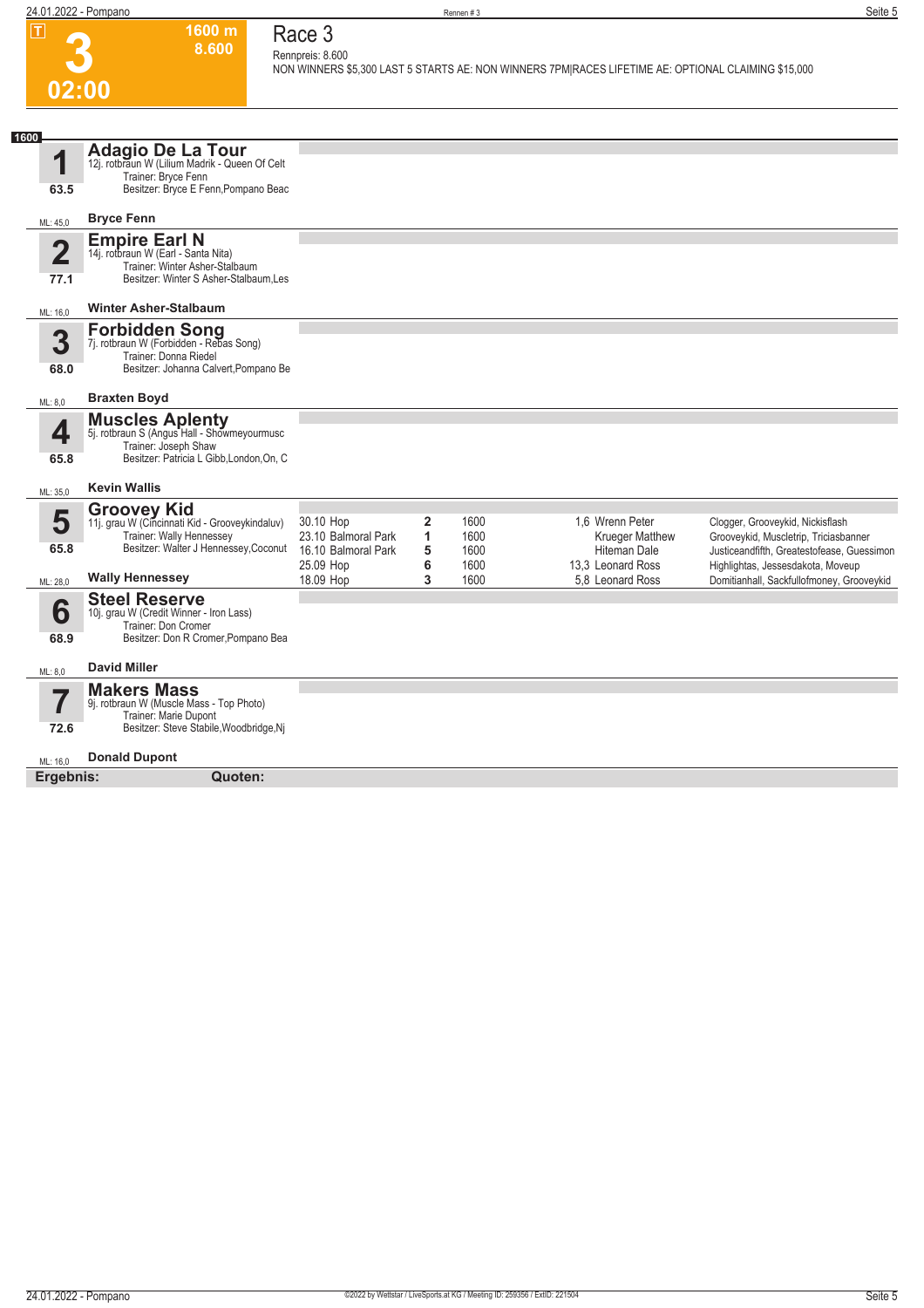**4**

**1600 m 9.400 Race 4**

**Rennpreis: 9.400 NON WINNERS \$6,800 LAST 5 STARTS AE: NON WINNERS 8PM|RACES LIFETIME AE: OPTIONAL CLAIMING \$20,000 HENNESSEY|PICKED 8 OVER 2 & 4** 

| 1600                    | <b>Crooked Creek</b>                                                       |  |
|-------------------------|----------------------------------------------------------------------------|--|
| и                       | 5j. rotbraun W (Cassis - Princess Addie)                                   |  |
| 68.0                    | Trainer: Frankie Bambrick<br>Besitzer: Lee A Clarke, Buxton, Me            |  |
|                         |                                                                            |  |
| ML: 45,0                | Joseph Chindano Jr                                                         |  |
|                         | <b>Arclight Hanover</b>                                                    |  |
| $\overline{\mathbf{2}}$ | 5j. rotbraun W (Explosive Matter - Atagirl Hano<br>Trainer: Ivar Hyngstrom |  |
| 72.6                    | Besitzer: Ivar C Hyngstrom, Boca Raton                                     |  |
| ML: 6,0                 | <b>Tyler Jones</b>                                                         |  |
|                         | <b>Enzio</b>                                                               |  |
| 3                       | 6j. rotbraun W (Neely Dunn - Charged Freight)<br>Trainer: Kelly Paver      |  |
| 72.1                    | Besitzer: Kelly Paver, Houston, Pa; Julie                                  |  |
| ML: 7,0                 | <b>Jim Meittinis</b>                                                       |  |
|                         | <b>Joey Pro</b>                                                            |  |
| Д                       | 8j. rotbraun W (Glidemaster - Pretty Amigo)<br>Trainer: John Hallett       |  |
| 68.0                    | Besitzer: Mark A Wamp, Houston, Tx                                         |  |
| ML: 11,0                | <b>Braxten Boyd</b>                                                        |  |
|                         | <b>In Secret</b>                                                           |  |
| 5                       | 10j. rotbraun W (Deweycheatumnhowe - Secr                                  |  |
| 68.9                    | Trainer: Devan Miller<br>Besitzer: Burke Racing Stable Llc, Fred           |  |
|                         |                                                                            |  |
| ML: 5,0                 | <b>David Miller</b>                                                        |  |
|                         | <b>Mighty Surf</b><br>8j. grau S (Prayer I Am - Big Surfer)                |  |
| 6                       | Trainer: Jake Huff                                                         |  |
| 81.6                    | Besitzer: Beauty Bridle Rac Stb Inc, So                                    |  |
| ML: 11,0                | <b>Peter Wrenn</b>                                                         |  |
|                         | <b>Oberto</b>                                                              |  |
| 7                       | 6j. rotbraun W (Yankee Glide - Don't Say Don't<br>Trainer: Marie Dupont    |  |
| 72.6                    | Besitzer: Marie B Dupont, Loxahatchee,                                     |  |
|                         | <b>Donald Dupont</b>                                                       |  |
| ML: 9,0                 |                                                                            |  |
| 8                       | <b>Loyal Fox Hanover</b><br>5j. grau W (Andover Hall - Lady Luck Hanover)  |  |
|                         | Trainer: Jack Rice                                                         |  |
| 65.8                    | Besitzer: Vogel& Wags Nags, Hmbrg, N                                       |  |
| ML: 6,0                 | <b>Wally Hennessey</b>                                                     |  |
|                         | <b>Baby Maker Hanover</b><br>6j. rotbraun H (Crazed - Brangelina Hanover)  |  |
| 9                       | Trainer: John Mungillo                                                     |  |
| 65.8                    | Besitzer: Jennifer L Papiernik, Wellingto                                  |  |
| ML: 16,0                | <b>Kevin Wallis</b>                                                        |  |
| Ergebnis:               | Quoten:                                                                    |  |
|                         |                                                                            |  |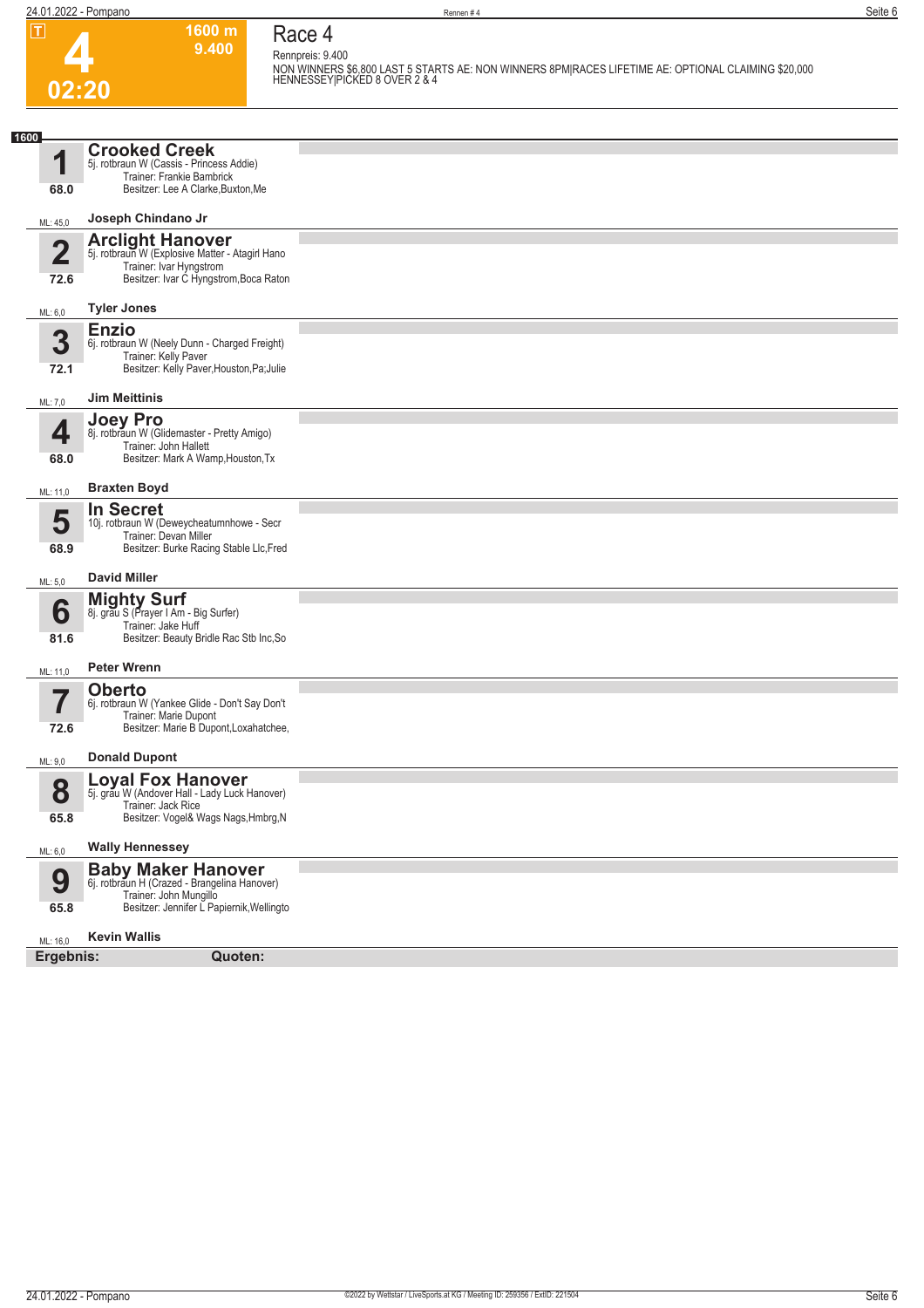**5**

## **Race 5 Rennpreis: 6.600**

**6.600** 

**1600 m**

**FILLIES AND MARES NON WINNERS \$3,000 LAST 5 STARTS AE:|OPTIONAL CLAIMING \$8,000 AE: NON WINNERS 6PM RACES|LIFETIME** 

| 1600                            |                                                                                                                                                      |  |
|---------------------------------|------------------------------------------------------------------------------------------------------------------------------------------------------|--|
| И<br>63.5                       | <b>Darlin Dallecktrah</b><br>6j. grau S (Dali - Premier Elecktrah)<br><b>Trainer: Michael Ellis</b><br>Besitzer: Michael J Ellis, Brantford, On,     |  |
| ML: 11,0                        | Joseph Sanzeri                                                                                                                                       |  |
| $\overline{\mathbf{2}}$<br>65.8 | Machin Marley<br>10j. rotbraun S (Mach Three - Summerfield Ha<br>Trainer: John Mungillo<br>Besitzer: John S Mungillo, Wellington, FI                 |  |
| ML: 16,0                        | <b>Kevin Wallis</b>                                                                                                                                  |  |
| 3<br>86.2                       | <b>Hypnotic Racer</b><br>6j. grau S (Hypnotic Blue Chip - Dark Mood)<br>Trainer: Rick Plano<br>Besitzer: Maryann Plano, Anderson, In                 |  |
| ML: 5,0                         | <b>Rick Plano</b>                                                                                                                                    |  |
| 4<br>68.9                       | <b>Fox Valley Tinka</b><br>4j. rotbraun S (Jk Endofanera - Tyler Too)<br>Trainer: Casandra Uppal<br>Besitzer: Casandra D & Rebecca L Up              |  |
| ML: 4,0                         | <b>David Miller</b>                                                                                                                                  |  |
| 5<br>74.8                       | <b>Always A Miracle</b><br>4j. rotbraun S (Always A Virgin - Iva Miracle)<br>Trainer: Jamie Macomber<br>Besitzer: Kevin J Kelly, Bell, Fl; Kelly J R |  |
| ML: 3,0                         | <b>Ricky Macomber Jr</b>                                                                                                                             |  |
| 6<br>81.6                       | <b>Major Houlihan</b><br>4j. rotbraun S (Art Major - Bridesmaid Hanover<br>Trainer: Edgar Clarke<br>Besitzer: Edgar R Clarke, Nichols, Ny            |  |
| ML: 45,0                        | <b>Andy Shetler</b>                                                                                                                                  |  |
| 57<br>68.0                      | <b>Doyoukissfirstdate</b><br>5j. rotbraun S (American Ideal - The Company<br>Trainer: Leopold Sawyers<br>Besitzer: Leopold E Sawyers, Wellingto      |  |
| ML: 13,0                        | Joseph Chindano Jr                                                                                                                                   |  |
| Ergebnis:                       | Quoten:                                                                                                                                              |  |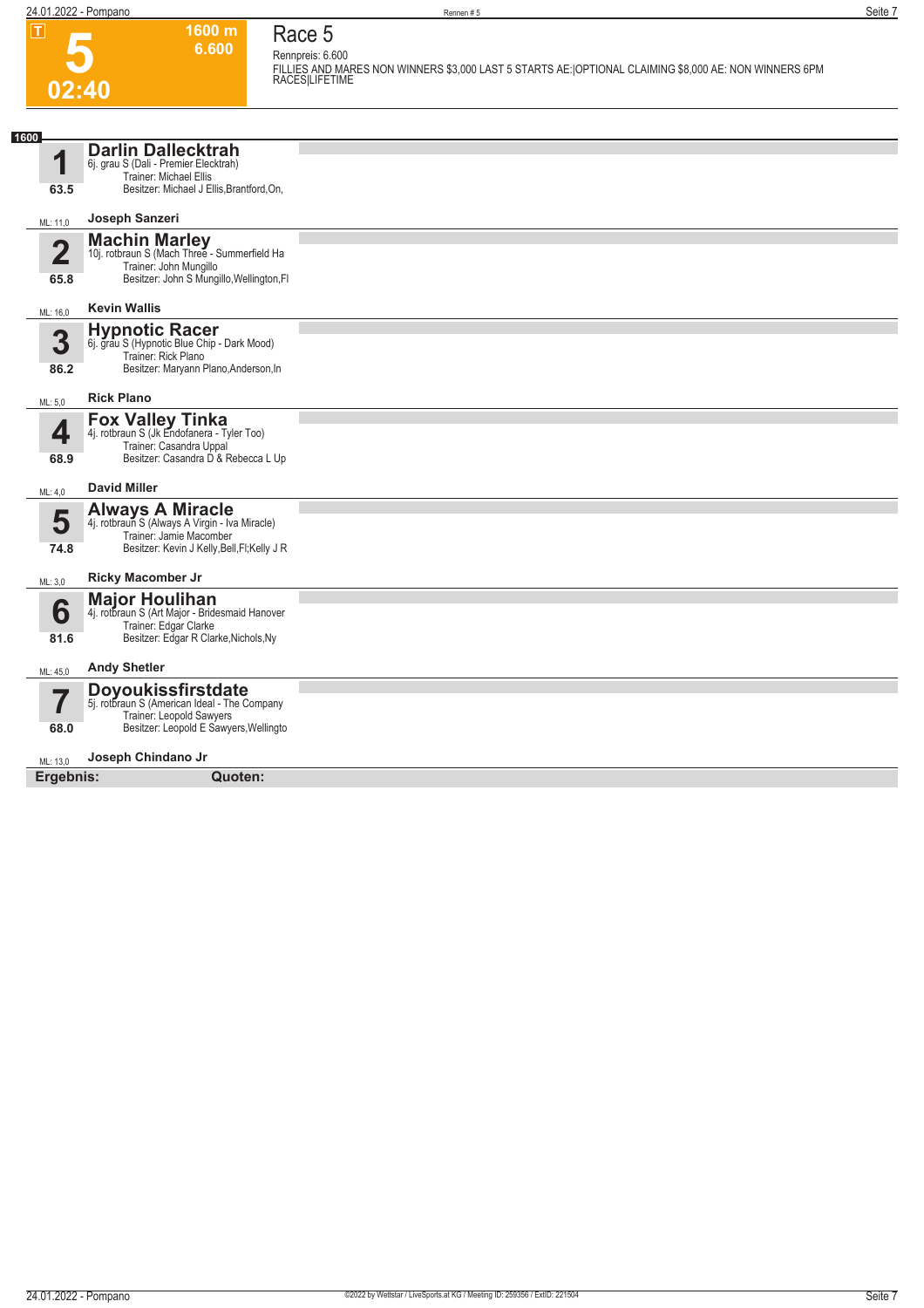**1600 m 14.200**  **Race 6**

**Rennpreis: 14.200 OPEN POST POSITIONS ASSIGNED** 

**6**

| 1600<br><b>Anchors Away</b><br>5j. rotbraun W (Whom Shall I Fear - Lima Sim<br>1<br>Trainer: Michael Deters<br>Besitzer: Michael D Deters, Coconut Cr<br>68.0<br><b>Braxten Boyd</b><br>ML: 13,0<br><b>Four Wheelin</b><br>$\overline{\mathbf{2}}$<br>4j. grau W (Wheeling N Dealin - Under The Pi<br>Trainer: Marcel Barrieau<br>Besitzer: Marcel J Barrieau, Cambridge,<br>65.8<br><b>Wally Hennessey</b><br>ML: 5,0<br><b>Max</b><br>3<br>7j. rotbraun W (Yankee Glide - Winlite)<br>Trainer: Devan Miller<br>Besitzer: Burke Racing Stable Llc, Fred<br>68.9<br><b>David Miller</b><br>ML: 45,0<br><b>Celebrity Pegasus</b><br>10j. grau H (Andover Hall - Celebrity Athena)<br>4<br>Trainer: Melanie Wrenn<br>Besitzer: Joshua Jay Graber, Quincy, Mi<br>74.8<br><b>Jack Killeen</b><br>ML: 7,0<br><b>Timon As</b><br>5<br>6j. rotbraun W (Lionhunter - Pandora As)<br>Trainer: Melanie Wrenn<br>Besitzer: Michael A Guest, Boca Raton,<br>81.6<br><b>Peter Wrenn</b><br>ML: 4,0<br>Toy's For You<br>6j. schwarz W (Airzoom Lindy - Tarport Lauren<br>6<br>Trainer: Rick Plano<br>Besitzer: Richard C Plano, Anderson, In<br>86.2<br><b>Rick Plano</b><br>ML: 3,0<br>Ergebnis:<br>Quoten: | 03:00 |  |
|------------------------------------------------------------------------------------------------------------------------------------------------------------------------------------------------------------------------------------------------------------------------------------------------------------------------------------------------------------------------------------------------------------------------------------------------------------------------------------------------------------------------------------------------------------------------------------------------------------------------------------------------------------------------------------------------------------------------------------------------------------------------------------------------------------------------------------------------------------------------------------------------------------------------------------------------------------------------------------------------------------------------------------------------------------------------------------------------------------------------------------------------------------------------------------------------|-------|--|
|                                                                                                                                                                                                                                                                                                                                                                                                                                                                                                                                                                                                                                                                                                                                                                                                                                                                                                                                                                                                                                                                                                                                                                                                |       |  |
|                                                                                                                                                                                                                                                                                                                                                                                                                                                                                                                                                                                                                                                                                                                                                                                                                                                                                                                                                                                                                                                                                                                                                                                                |       |  |
|                                                                                                                                                                                                                                                                                                                                                                                                                                                                                                                                                                                                                                                                                                                                                                                                                                                                                                                                                                                                                                                                                                                                                                                                |       |  |
|                                                                                                                                                                                                                                                                                                                                                                                                                                                                                                                                                                                                                                                                                                                                                                                                                                                                                                                                                                                                                                                                                                                                                                                                |       |  |
|                                                                                                                                                                                                                                                                                                                                                                                                                                                                                                                                                                                                                                                                                                                                                                                                                                                                                                                                                                                                                                                                                                                                                                                                |       |  |
|                                                                                                                                                                                                                                                                                                                                                                                                                                                                                                                                                                                                                                                                                                                                                                                                                                                                                                                                                                                                                                                                                                                                                                                                |       |  |
|                                                                                                                                                                                                                                                                                                                                                                                                                                                                                                                                                                                                                                                                                                                                                                                                                                                                                                                                                                                                                                                                                                                                                                                                |       |  |
|                                                                                                                                                                                                                                                                                                                                                                                                                                                                                                                                                                                                                                                                                                                                                                                                                                                                                                                                                                                                                                                                                                                                                                                                |       |  |
|                                                                                                                                                                                                                                                                                                                                                                                                                                                                                                                                                                                                                                                                                                                                                                                                                                                                                                                                                                                                                                                                                                                                                                                                |       |  |
|                                                                                                                                                                                                                                                                                                                                                                                                                                                                                                                                                                                                                                                                                                                                                                                                                                                                                                                                                                                                                                                                                                                                                                                                |       |  |
|                                                                                                                                                                                                                                                                                                                                                                                                                                                                                                                                                                                                                                                                                                                                                                                                                                                                                                                                                                                                                                                                                                                                                                                                |       |  |
|                                                                                                                                                                                                                                                                                                                                                                                                                                                                                                                                                                                                                                                                                                                                                                                                                                                                                                                                                                                                                                                                                                                                                                                                |       |  |
|                                                                                                                                                                                                                                                                                                                                                                                                                                                                                                                                                                                                                                                                                                                                                                                                                                                                                                                                                                                                                                                                                                                                                                                                |       |  |
|                                                                                                                                                                                                                                                                                                                                                                                                                                                                                                                                                                                                                                                                                                                                                                                                                                                                                                                                                                                                                                                                                                                                                                                                |       |  |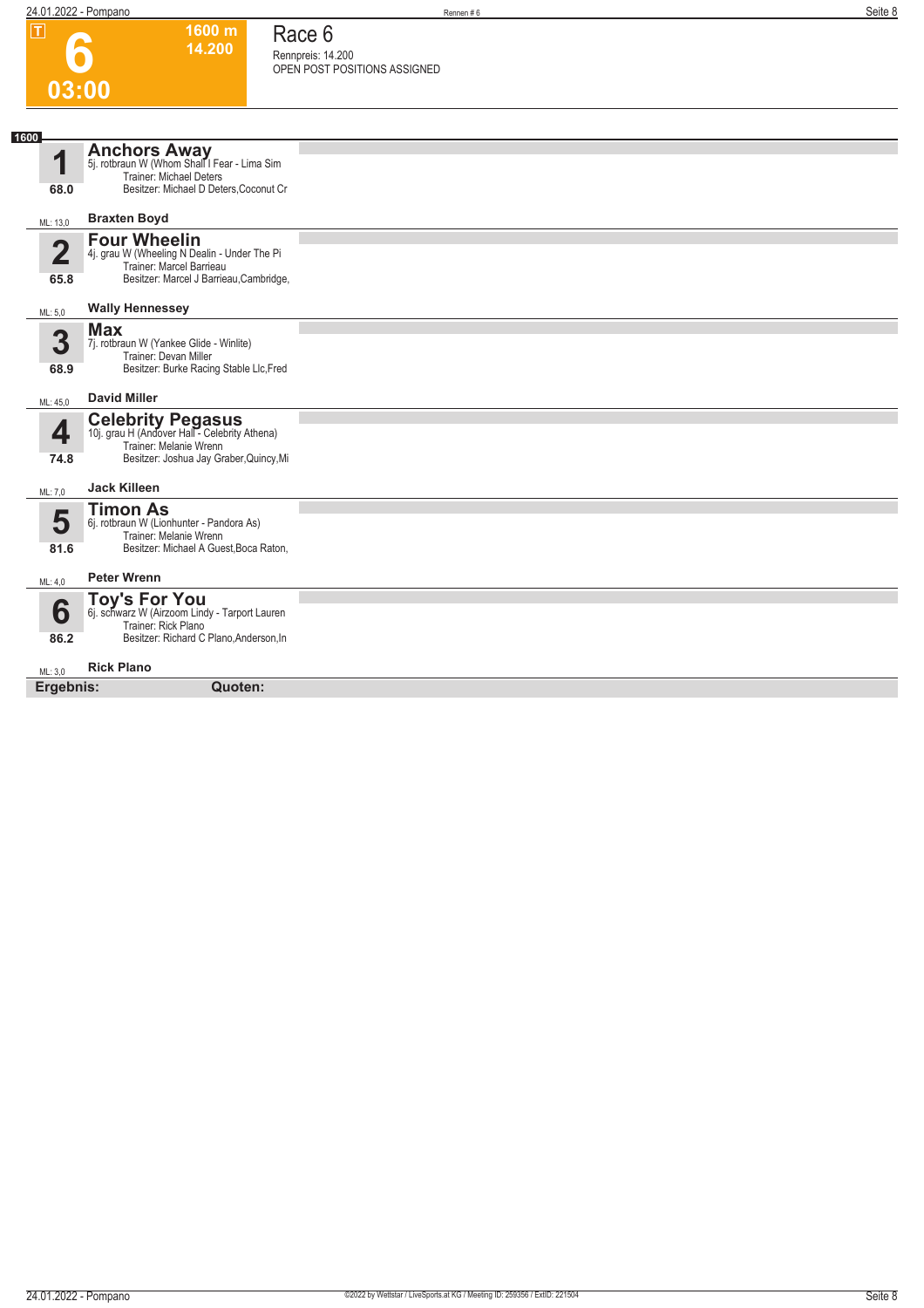**1600 m 12.600**  **Race 7 Rennpreis: 12.600**

**OPEN II POST POSITIONS 1 - 2 ASSIGNED POST POSITIONS 3|- 8 DRAWN** 

**7 03:20**

| 1600                    | <b>Cash Hit</b>                                                         |                                        |        |              |                                         |                                                                                     |
|-------------------------|-------------------------------------------------------------------------|----------------------------------------|--------|--------------|-----------------------------------------|-------------------------------------------------------------------------------------|
| ◀                       | 6j. rotbraun W (Uncle Peter - Swing Anna Cas<br>Trainer: Rob Rittof     |                                        |        |              |                                         |                                                                                     |
| 72.6                    | Besitzer: Martin R Budkey, Plainfield, II                               |                                        |        |              |                                         |                                                                                     |
|                         | David Ingraham                                                          |                                        |        |              |                                         |                                                                                     |
| ML: 16,0                |                                                                         |                                        |        |              |                                         |                                                                                     |
| $\overline{\mathbf{2}}$ | <b>Cantab Lindy</b><br>14j. rotbraun W (Cantab Hall - Lindy N Caviar)   | 09.12 The Meadows                      | 8      | 1600         | 27.0 Wilder Mike                        | Bettercaviar, Wingtips, Redderthanred                                               |
| 77.1                    | Trainer: Brent Davis<br>Besitzer: Brent M Davis, Zanesville, Oh         | 02.12 The Meadows<br>18.11 The Meadows | 5<br>3 | 1600<br>1600 | 12,5 Grismore Greg<br>3.0 Grismore Greg | Austinsjonjon, Tsmphotobugger, Trustworth<br>Calltopost, Austinsjonjon, Cantablindy |
|                         |                                                                         | 11.11 The Meadows                      | 3      | 1600         | 3.8 Grismore Greg                       | Nodoze, Calltopost, Cantablindy                                                     |
| ML: 7,0                 | <b>John Macdonald</b>                                                   | 04.11 The Meadows                      | 3      | 1600         | 31,2 Grismore Greg                      | Summerindian, Trustworthykid, Cantablindy                                           |
| 3                       | <b>Wild And Crazy Guy</b><br>11j. grau W (Crazed - My Baby's Momma)     | 06.07 Vd                               | 3      | 1600         | <b>Brunet Gates</b>                     | Resolve, Daleylovin, Wildandcrazyguy                                                |
|                         | Trainer: Jack Rice                                                      | 30.06 Br                               | 6      | 1600         | 7,1 Brunet Gates                        | Jlcruze, Ourcrowd, Bachelorblues-                                                   |
| 65.8                    | Besitzer: Vogel& Wags Nags, Hmbrg, N                                    | 21.06 Vd                               | 5      | 1600         | <b>Brunet Gates</b>                     | Royalmax, Commissionerdaley, Royalreflect                                           |
| ML: 35,0                | <b>Wally Hennessey</b>                                                  |                                        |        |              |                                         |                                                                                     |
|                         | <b>The Lionking As</b>                                                  |                                        |        |              |                                         |                                                                                     |
| 4                       | 7j. rotbraun W (Lionhunter - There's A Way)<br>Trainer: Kevin Wallis    |                                        |        |              |                                         |                                                                                     |
| 65.8                    | Besitzer: Kevin W Wallis, Lighthouse Po                                 |                                        |        |              |                                         |                                                                                     |
| ML: 45,0                | <b>Kevin Wallis</b>                                                     |                                        |        |              |                                         |                                                                                     |
|                         | <b>Keegan Ho</b>                                                        |                                        |        |              |                                         |                                                                                     |
| 5                       | 9j. rotbraun W (Mr Cantab - Helium)<br>Trainer: Jennifer Sansone        |                                        |        |              |                                         |                                                                                     |
| 68.0                    | Besitzer: 1940llc, Lake Worth, FI                                       |                                        |        |              |                                         |                                                                                     |
| ML: 16,0                | Fern Paquet Jr                                                          |                                        |        |              |                                         |                                                                                     |
|                         | <b>Sooo Handsome</b>                                                    |                                        |        |              |                                         |                                                                                     |
| 6                       | 9j. rotbraun W (Cash Hall - Simply Royal)<br>Trainer: Rick Plano        |                                        |        |              |                                         |                                                                                     |
| 86.2                    | Besitzer: Maryann Plano, Anderson, In                                   |                                        |        |              |                                         |                                                                                     |
| ML: 5,0                 | <b>Rick Plano</b>                                                       |                                        |        |              |                                         |                                                                                     |
|                         | <b>Keystone Apache</b><br>7j. rotbraun W (Explosive Matter - Found An A |                                        |        |              |                                         |                                                                                     |
|                         | Trainer: Jack Rice                                                      |                                        |        |              |                                         |                                                                                     |
| 68.9                    | Besitzer: Vogel& Wags Nags Stb, Hmbr                                    |                                        |        |              |                                         |                                                                                     |
| ML: 6,0                 | <b>David Miller</b>                                                     |                                        |        |              |                                         |                                                                                     |
|                         | <b>Star Track Hanover</b>                                               |                                        |        |              |                                         |                                                                                     |
| 8                       | 6j. rotbraun W (Chapter Seven - She's A Blizz<br>Trainer: Susanne Lopez |                                        |        |              |                                         |                                                                                     |
| 68.0                    | Besitzer: Susanne A Lopez, Vernon, Ny                                   |                                        |        |              |                                         |                                                                                     |
| ML: 10,0                | <b>Braxten Boyd</b>                                                     |                                        |        |              |                                         |                                                                                     |
| Ergebnis:               | Quoten:                                                                 |                                        |        |              |                                         |                                                                                     |
|                         |                                                                         |                                        |        |              |                                         |                                                                                     |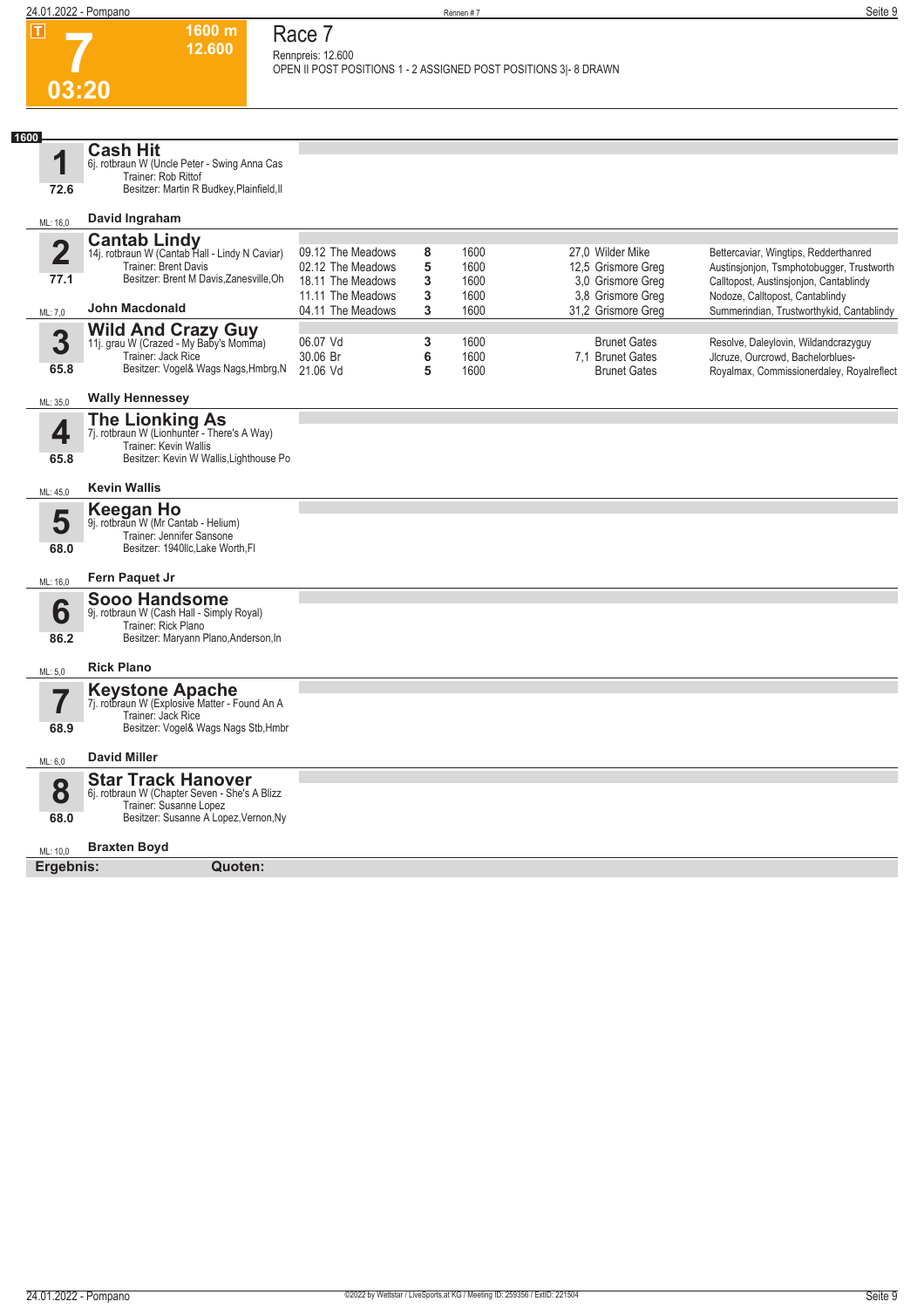**8**

**1600 m 6.600 Race 8**

**Rennpreis: 6.600 FILLIES AND MARES NON WINNERS \$3,000 LAST 5 STARTS AE:|OPTIONAL CLAIMING \$8,000 AE: NON WINNERS 6PM RACES|LIFETIME COQUI COQUI SCRATCHED JUDGES** 

| 1600                       |                                                                                                                                            |  |
|----------------------------|--------------------------------------------------------------------------------------------------------------------------------------------|--|
| 1                          | <b>Rock N Roll Rosie</b><br>9j. schwarz S (World Of Rocknroll - Townline<br>Trainer: John Mungillo                                         |  |
| 72.6                       | Besitzer: Henry F Conradt, Churchville,                                                                                                    |  |
| ML: 13,0                   | David Ingraham                                                                                                                             |  |
| $\overline{\bf 2}$<br>63.5 | Hallsglensmavis<br>5j. grau S (Thinking Out Loud - Arukiddinme)<br>Trainer: Michael Ellis<br>Besitzer: Kim C A Lezanchuk, Brantford        |  |
| ML: 8,0                    | Joseph Sanzeri                                                                                                                             |  |
| 3<br>86.2                  | Gypsy Merlot<br>6j. rotbraun S (Feelin Friskie - Bronwen Seelst<br>Trainer: Rick Plano<br>Besitzer: Maryann Plano, Anderson, In            |  |
| ML: 35,0                   | <b>Rick Plano</b>                                                                                                                          |  |
| 4<br>68.9                  | <b>Prairie Cougar</b><br>6j. rotbraun S (Royel Millennium - Cat Lady)<br>Trainer: Michael Deters<br>Besitzer: Michael D Deters, Coconut Cr |  |
| ML: 35,0                   | <b>David Miller</b>                                                                                                                        |  |
| 5<br>68.0                  | <b>Stay Beautiful</b><br>6j. rotbraun S (Heston Blue Chip - Kate's Joy)<br>Trainer: Jennifer Giuliani<br>Besitzer: Gary L Saj, Medina, Ny  |  |
| ML: 3,0                    | <b>Braxten Boyd</b>                                                                                                                        |  |
| 6<br>72.6                  | <b>Eataams Trauma</b><br>7j. rotbraun S (Mach Three - Astrmowin)<br>Trainer: Justin Huckabone<br>Besitzer: Matthew P Dugan, Lebanon, N     |  |
| ML: 8,0                    | <b>Justin Huckabone</b>                                                                                                                    |  |
| Ergebnis:                  | Quoten:                                                                                                                                    |  |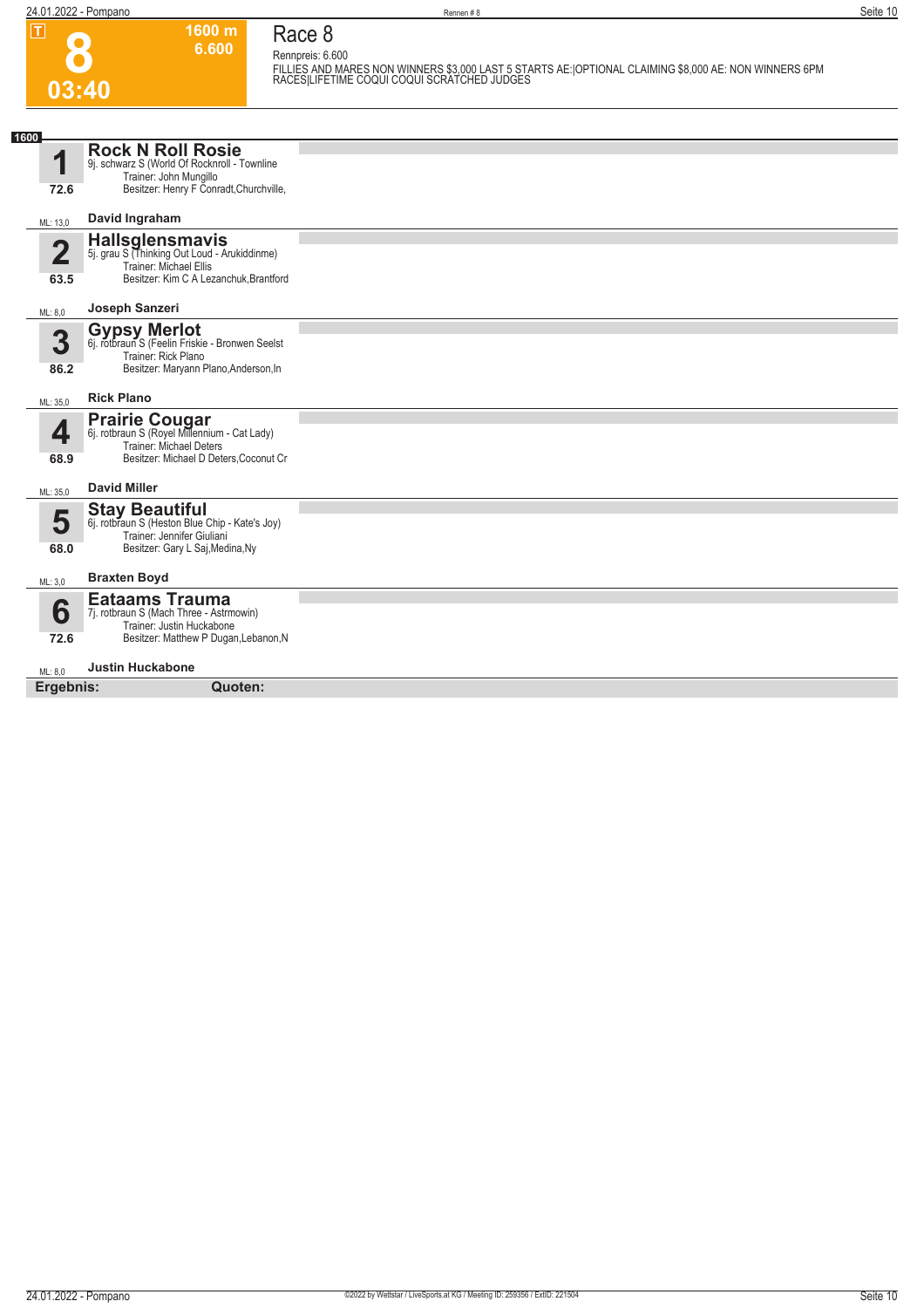**9**

**Race 9 Rennpreis: 8.600**

**1600 m 8.600** 

**NON WINNERS \$5,000 LAST 5 STARTS AE: OPTIONAL CLAIMING|\$15,000 AE: NON WINNERS 7PM RACES LIFETIME CHINDANO|PICKED 8 OVER 1 & 6** 

| 1600<br>1<br>68.9               | Khun Ratha A<br>12j. rotbraun W (Bettor's Delight - Calafia)<br>Trainer: Frankie Bambrick<br>Besitzer: Lee A Clarke, Buxton, Me             |                                          |                     |              |                                       |                                                                                      |
|---------------------------------|---------------------------------------------------------------------------------------------------------------------------------------------|------------------------------------------|---------------------|--------------|---------------------------------------|--------------------------------------------------------------------------------------|
|                                 | <b>David Miller</b>                                                                                                                         |                                          |                     |              |                                       |                                                                                      |
| ML: 16,0                        |                                                                                                                                             |                                          |                     |              |                                       |                                                                                      |
| $\overline{\mathbf{2}}$<br>90.7 | <b>America's Fleet</b><br>8j. rotbraun W (American Ideal - Wishfora Full<br>Trainer: Jacob Fox<br>Besitzer: Imogene G Rhule, Pendleton, I   |                                          |                     |              |                                       |                                                                                      |
| ML: 8,0                         | <b>Jacob Fox</b>                                                                                                                            |                                          |                     |              |                                       |                                                                                      |
|                                 | <b>Story Book</b>                                                                                                                           |                                          |                     |              |                                       |                                                                                      |
| 3<br>77.1                       | 12j. rotbraun W (American Ideal - Cinderella)<br>Trainer: Winter Asher-Stalbaum<br>Besitzer: Winter S Asher-Stalbaum.Les                    | 25.09 Pcd<br>17.09 Pcd                   | 5<br>$\overline{7}$ | 1600<br>1600 | 36.2 Simons Mike<br>12.4 Allard Simon | Krustytheclown, Lumiere, Welldonehanover<br>Buckeyebaddler, Padremanuel, Crimsoncrui |
|                                 |                                                                                                                                             | 03.09 Monticello<br>28.08 Pcd            | 5<br>5              | 1600<br>1600 | 44.0 Simons Mike<br>81.4 Simons Mike  | Militiaman, Idealwizard, Imtherealmajor<br>Highlandbogart, Slipperysam, Bestears     |
| ML: 16,0                        | <b>Winter Asher-Stalbaum</b>                                                                                                                | 20.08 Yonkers                            | 8                   | 1600         | 38,5 Brennan George                   | Bettorsarena, Rocknrolllegend, Slyruler                                              |
| 4<br>65.8                       | <b>Captain Malicious</b><br>6j. grau H (Captaintreacherous - Silky)<br>Trainer: Kevin Wallis<br>Besitzer: Kevin W Wallis, Lighthouse Po     |                                          |                     |              |                                       |                                                                                      |
|                                 |                                                                                                                                             |                                          |                     |              |                                       |                                                                                      |
| ML: 7,0                         | <b>Kevin Wallis</b>                                                                                                                         |                                          |                     |              |                                       |                                                                                      |
| 5<br>65.8                       | <b>Captain Terror</b><br>4j. rotbraun W (Captaintreacherous - Pink Terr<br>Trainer: Joe Pavia Jr<br>Besitzer: Joe Pavia Jr Stb, Wnd Gp, Pa; |                                          |                     |              |                                       |                                                                                      |
| ML: 35,0                        | <b>Wally Hennessey</b>                                                                                                                      |                                          |                     |              |                                       |                                                                                      |
|                                 | <b>Panocchio</b>                                                                                                                            |                                          |                     |              |                                       |                                                                                      |
| 6                               | 12j. rotbraun W (No Pan Intended - Panitarium                                                                                               | 23.11 Pompano Park                       | 1                   | 1600         | .9 Ranger Bruce                       | Panocchio, Ohmyjoepa, Alligatorfalls                                                 |
| 72.6                            | Trainer: Jim Mattison<br>Besitzer: James L & Vicki J Mattison, P                                                                            | 16.11 Pompano Park<br>02.11 Pompano Park | $\overline{7}$<br>1 | 1600<br>1600 | 3,8 Ranger Bruce                      | Alligatorfalls, Gentlemanfriend, Hurricaneho                                         |
|                                 |                                                                                                                                             | 26.10 Pompano Park                       | 1                   | 1600         | ,9 Ranger Bruce<br>2.1 Ranger Bruce   | Panocchio, Lyonsjohnny, Specialstrides<br>Panocchio, Gentlemanfriend, Hurricanehow   |
| ML: 13,0                        | David Ingraham                                                                                                                              | 12.10 Saratoga                           | $\overline{2}$      | 1600         | 5.1 Mattison Gerald                   | Bisrameau, Panocchio, Hesthechip                                                     |
|                                 | <b>Trashytonguetalker</b><br>10j. rotbraun W (Art's Chip - The Panishing Gir<br>Trainer: Rick Plano                                         |                                          |                     |              |                                       |                                                                                      |
| 86.2                            | Besitzer: Maryann Plano, Anderson, In                                                                                                       |                                          |                     |              |                                       |                                                                                      |
| ML: 28,0                        | <b>Rick Plano</b>                                                                                                                           |                                          |                     |              |                                       |                                                                                      |
|                                 | <b>Another Daily Copy</b>                                                                                                                   |                                          |                     |              |                                       |                                                                                      |
| 8                               | 9j. rotbraun W (Somebeachsomewhere - Court                                                                                                  |                                          |                     |              |                                       |                                                                                      |
| 68.0                            | <b>Trainer: Brent Davis</b><br>Besitzer: Brent M Davis, Zanesville, Oh                                                                      |                                          |                     |              |                                       |                                                                                      |
| ML: 7.0                         | Joseph Chindano Jr                                                                                                                          |                                          |                     |              |                                       |                                                                                      |
| Ergebnis:                       | Quoten:                                                                                                                                     |                                          |                     |              |                                       |                                                                                      |
|                                 |                                                                                                                                             |                                          |                     |              |                                       |                                                                                      |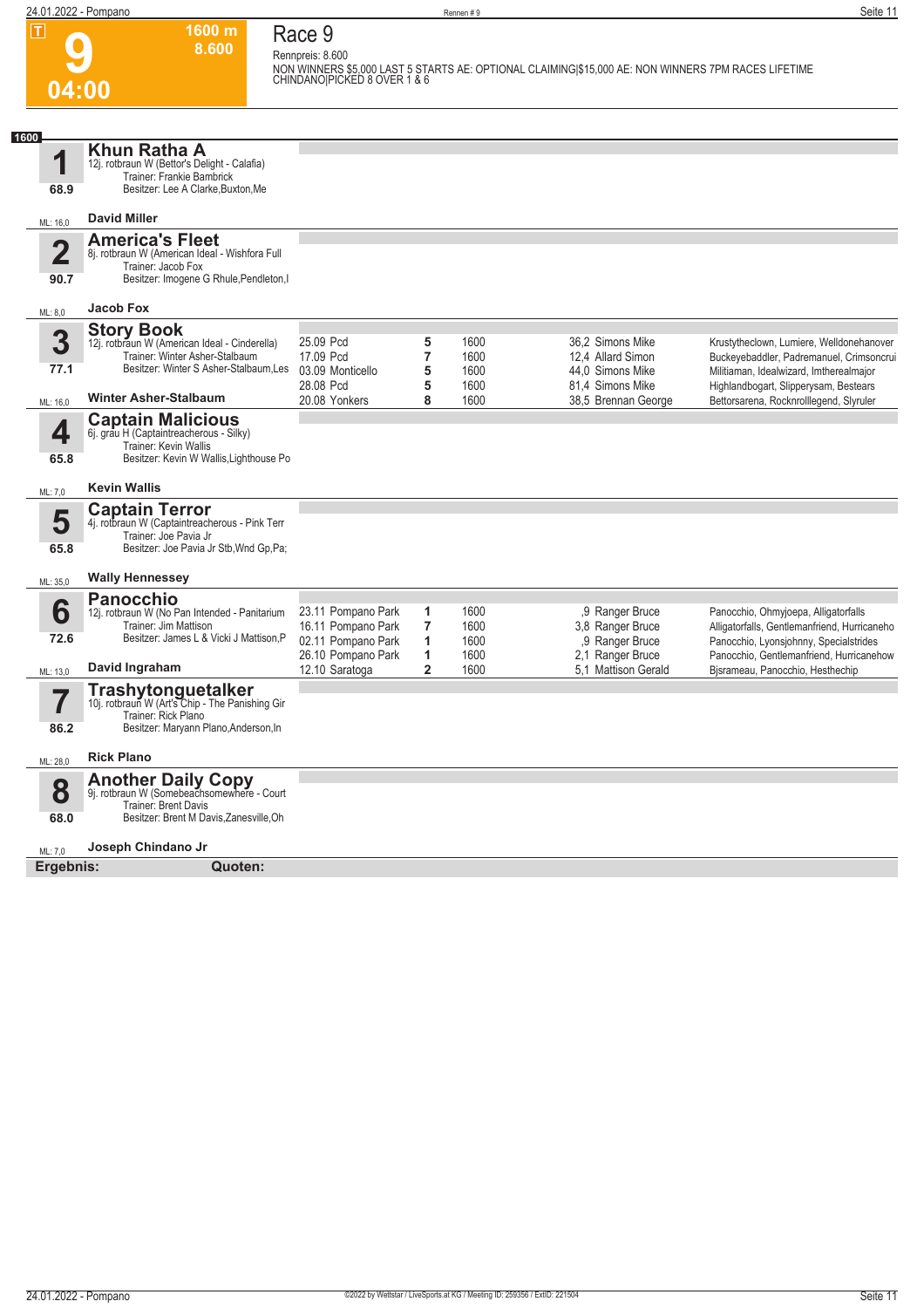**1600 m 11.000**  **Race 10**

**Rennpreis: 11.000 OPEN III MILLER PICKED 1 OVER 3** 

**10**

| 04:20                           |                                                                                                                                               |  |
|---------------------------------|-----------------------------------------------------------------------------------------------------------------------------------------------|--|
|                                 |                                                                                                                                               |  |
| 1600<br>1<br>68.9               | <b>Primo Padre</b><br>5j. rotbraun W (Father Patrick - Persuasive Act<br>Trainer: Kelly Walker<br>Besitzer: Kelly Walker Stable Llc, Davis    |  |
| ML: 28,0                        | <b>David Miller</b>                                                                                                                           |  |
| $\overline{\mathbf{2}}$<br>63.5 | <b>Trix And Stones</b><br>6j. rotbraun H (Trixton - Baby Bella)<br>Trainer: Joseph Sanzeri<br>Besitzer: Russell A Guardino, Deerfield         |  |
| ML: 6,0                         | Joseph Sanzeri                                                                                                                                |  |
| 3<br>65.8                       | <b>Chav Hanover</b><br>7j. rotbraun W (Explosive Matter - Caramel)<br>Trainer: Dennis Whittemore<br>Besitzer: Diane D Whittemore, Norway,     |  |
| ML: 8,0                         | <b>Wally Hennessey</b>                                                                                                                        |  |
| 4<br>81.6                       | <b>For A Dreamer</b><br>7j. rotbraun W (Cantab Hall - For A Dancer)<br>Trainer: Allen Saul<br>Besitzer: William B Muggleston, Sarasot         |  |
| ML: 55,0                        | <b>Peter Wrenn</b>                                                                                                                            |  |
| 5<br>68.0                       | <b>Steel Schooner</b><br>5j. rotbraun W (Possess The Will - Broadway<br>Trainer: Jennifer Sansone<br>Besitzer: 1940llc, Lake Worth, FI        |  |
| ML: 7,0                         | Fern Paquet Jr                                                                                                                                |  |
| 6<br>79.4                       | <b>Crossfit Mouse</b><br>5j. rotbraun W (Muscle Mass - Zumba Mouse)<br>Trainer: Stacey Mclenaghan<br>Besitzer: Corey J Braden, Ijamsville, Md |  |
| ML: 16,0                        | <b>Corey Braden</b>                                                                                                                           |  |
| 7<br>58.1                       | <b>Cartier Zette</b><br>8j. rotbraun W (Muscle Hill - Liebchen)<br>Trainer: Ken Holliday<br>Besitzer: Renee S Holesko, Hilliard, Oh           |  |
| ML: 9,0                         | <b>Ken Holliday</b>                                                                                                                           |  |
| 8<br>68.0                       | <b>Muskingum</b><br>5j. rotbraun S (Triumphant Caviar - Abbey Crai<br>Trainer: Joseph Chindano Jr<br>Besitzer: Fox Racing Inc, New York, Ny   |  |
| ML: 10,0                        | Joseph Chindano Jr                                                                                                                            |  |
| Ergebnis:                       | Quoten:                                                                                                                                       |  |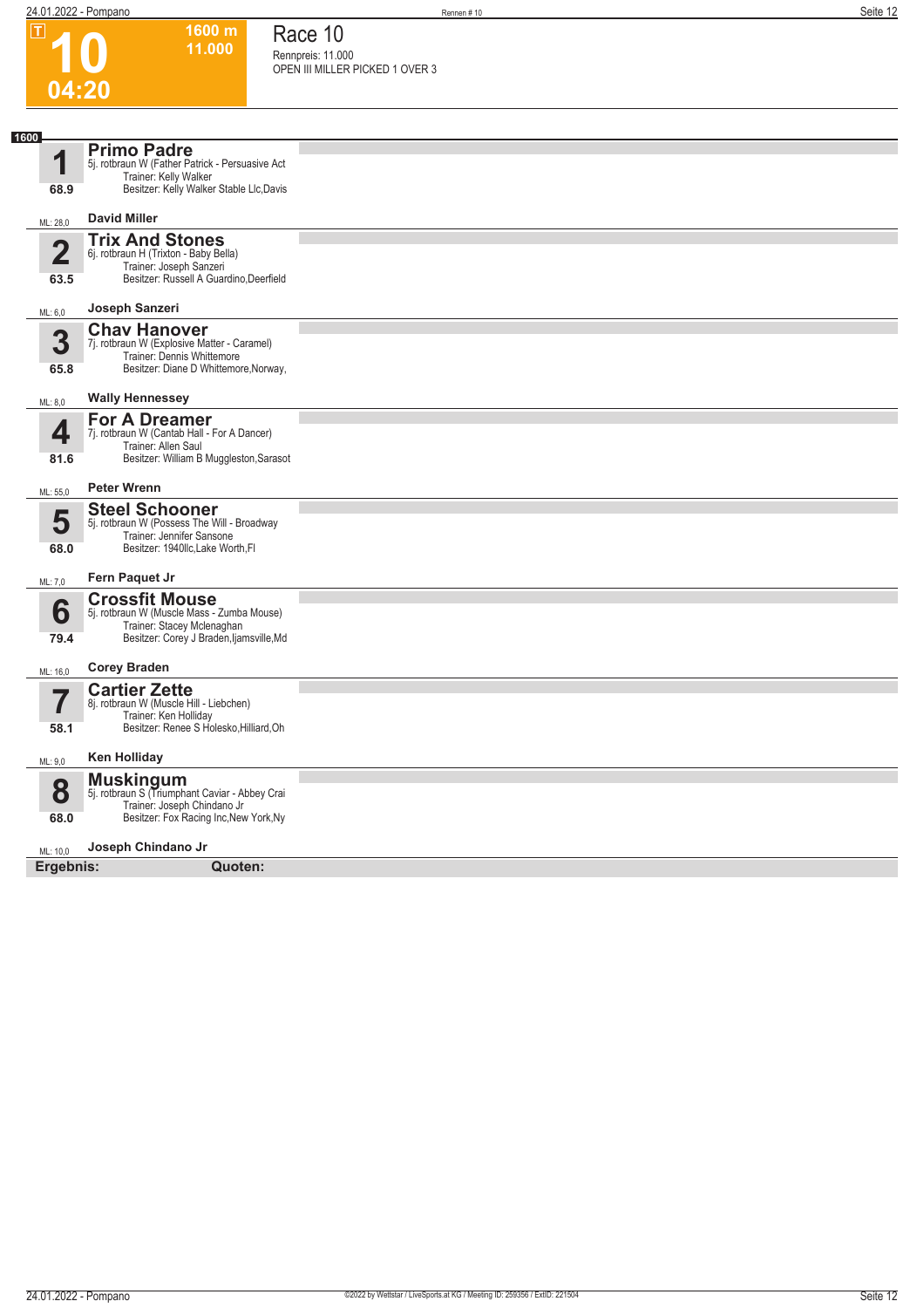**11**

 $|\mathsf{T}|$ 

**04:40**

### **1600 m Race 11 Rennpreis: 9.400**

**9.400** 

**NON WINNERS \$6,500 LAST 5 STARTS AE: NON WINNERS 8PM|RACES LIFETIME AE: OPTIONAL CLAIMING \$20,000 BOYD|PICKED 5 OVER 8** 

| 1600                    |                                                                        |  |
|-------------------------|------------------------------------------------------------------------|--|
|                         | <b>Andover Contessa</b>                                                |  |
| 1                       | 5j. rotbraun S (Andover Hall - Lively)<br>Trainer: Jake Huff           |  |
| 68.9                    | Besitzer: Rosalia Huff, Coconut Creek, F                               |  |
| ML: 4,0                 | <b>David Miller</b>                                                    |  |
|                         | <b>Thundercrest</b>                                                    |  |
| $\overline{\mathbf{2}}$ | 9j. rotbraun W (Crest - Ribbon In The Sky)<br>Trainer: Dustin Ingraham |  |
| 72.6                    | Besitzer: Mike Richards, Tamarac, FI                                   |  |
|                         | David Ingraham                                                         |  |
| ML: 10,0                |                                                                        |  |
| 3                       | Easter Lilly<br>6j. rotbraun S (Cayenne Turbo - Esta Kash)             |  |
| 81.6                    | Trainer: J H Miller<br>Besitzer: Powerline Racing Stable, Sale         |  |
|                         |                                                                        |  |
| ML: 11,0                | <b>Andy Shetler</b>                                                    |  |
|                         | <b>Party Boy Hanover</b><br>5j. grau W (Credit Winner - On The Glide)  |  |
| 4                       | Trainer: Jack Rice                                                     |  |
| 65.8                    | Besitzer: Vogel& Wags Nags, Hmbrg, N                                   |  |
| ML: 3,0                 | <b>Wally Hennessey</b>                                                 |  |
|                         | <b>Bend In The River</b>                                               |  |
| 5                       | 9j. rotbraun W (Southfork - Cumindina)<br>Trainer: Stanley Whittemore  |  |
| 68.0                    | Besitzer: Stanley C Whittemore, Ripley,                                |  |
| ML: 35,0                | <b>Braxten Boyd</b>                                                    |  |
|                         | <b>Tech Titan</b>                                                      |  |
| 6                       | 9j. rotbraun W (Muscle Hill - Marla Bar)<br>Trainer: Frankie Bambrick  |  |
| 68.0                    | Besitzer: Lee A Clarke, Buxton, Me                                     |  |
| ML: 13,0                | Joseph Chindano Jr                                                     |  |
|                         | <b>Svf Cash Deposit</b><br>7j. rotbraun W (Cash Hall - Lady Berndt)    |  |
| 7                       | Trainer: Andy Santeramo                                                |  |
| 81.6                    | Besitzer: Robert Manis, Palm Beach Ga                                  |  |
| ML: 16,0                | <b>Andy Santeramo</b>                                                  |  |
|                         | <b>Simply Volo</b>                                                     |  |
| 8                       | 8j. rotbraun W (Crazed - Sterling Volo)<br>Trainer: Joe Pavia Jr       |  |
| 81.6                    | Besitzer: N Oksenberg, Pmbrk Pns, Fl; Pi                               |  |
| ML: 11,0                | <b>Peter Wrenn</b>                                                     |  |
| Ergebnis:               | Quoten:                                                                |  |
|                         |                                                                        |  |